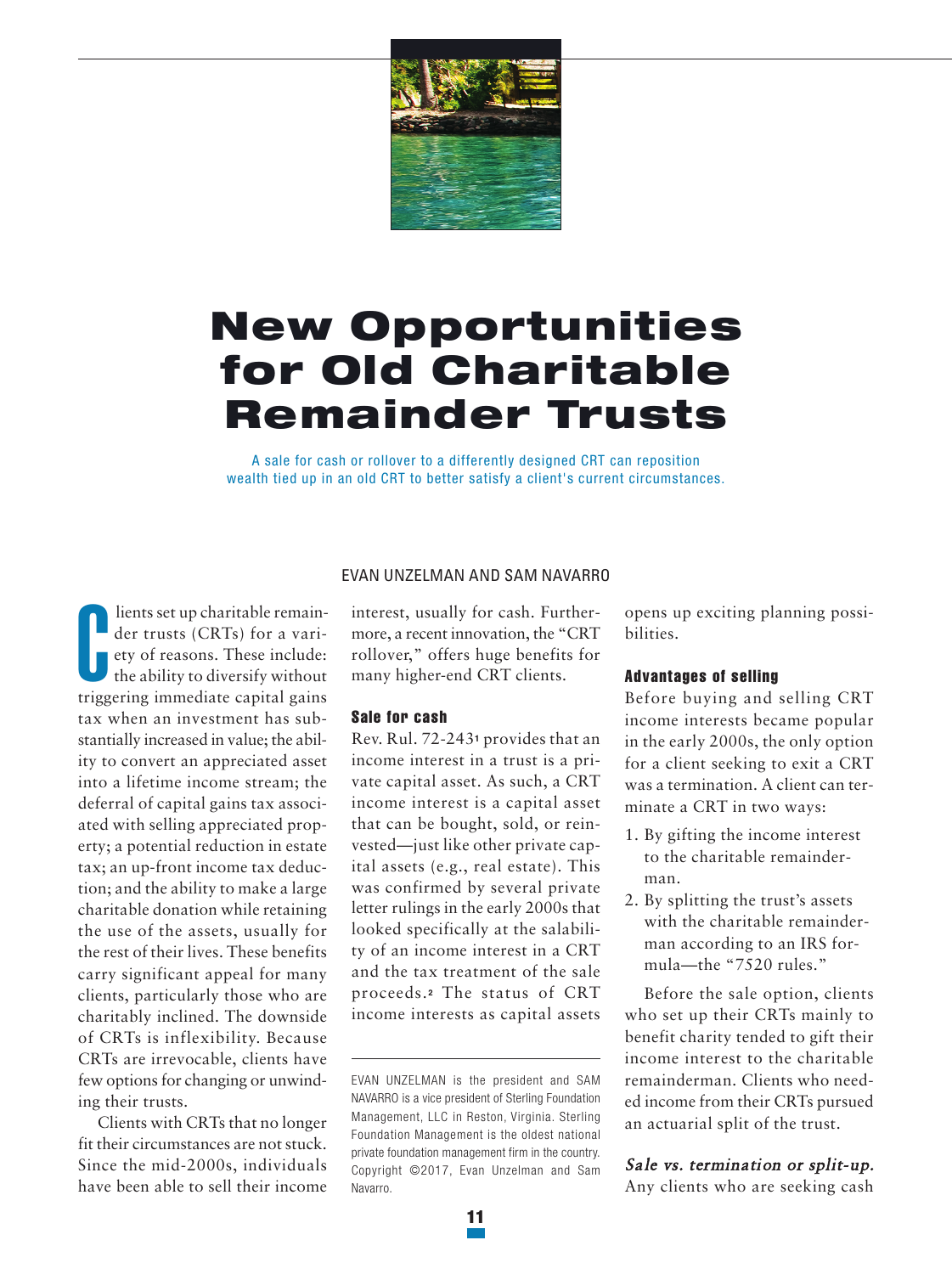**should consider a sale of their CRT income interest. Selling a CRT income interest is usually much faster than a termination, and frequently results in the clients receiving more money than they would in a termination. The typical sale is a quick, relatively painless twoto four-week endeavor. By contrast, a termination—which requires going to court and may require notifying the attorney general—can take several months (or even more than a year in some states) to complete. Because clients may get more money from selling a CRT income interest than they can by terminating a CRT (and because they can usually access that money more quickly), a sale of the income interest can be an attractive option for accessing liquidity.**

**Another common driver of CRT income interest sales is divorce. For a divorcing couple with a joint life interest in a CRT, the optimal solution is often to sell the interest and split the proceeds so that both parties can go their separate ways. A divorcing couple could go to court and split a CRT, creating a smaller income stream for each beneficiary, but a sale is typically much easier than what can be an involved, expensive process (especially during an even more involved, more expensive divorce process). Moreover, each income beneficiary would have to appoint his or her own trustee and complete an additional tax return each year, further complicating matters. Selling the income interest is typically the easiest and most prudent course of action.**

**Reasons to sell. A partial list of the many other reasons that people sell the interests in their CRTs is as follows:**

**• Value maximization. Clients with CRTs may net more by selling their income interests**

**than they can by retaining the interests and waiting for future income.**

- **• Flexibility. Many clients prefer the flexibility of a lump sum of cash to a future income stream.**
- **• Simplification. Many clients grow tired of the hassles and costs associated with maintaining a CRT and wish to simply their financial affairs. In these cases, a sale can offer a welcome respite from the administrative costs and obligations.**

**Regardless of the exact reason, most sales occur because something has changed since the CRT was created. The following case studies, based on real-life client experiences, highlight some of the common motivations for pursuing a transaction.**

**Case study #1. Value maximization. Sue was a C-Suite executive at one of the largest private food processing companies in the world. Toward the end of the bull market in the late 1990s, she had some very large unrealized gains in her stock portfolio. While she did not need the money, she was interested in converting some of her highly appreciated stock into income.**

**Wary of the market's rising tide and the capital gains taxes she would incur by selling her appreciated shares, she opted to set up a CRT. By contributing her holdings to a standard CRUT, Sue realized that she could generate an immediate tax deduction, diversify her shares, and create an annual lifetime income stream. She set up the CRT, which sold the shares and invested in a portfolio designed to earn more than the CRT's annual 7% distribution.**

**In the late 1990s, Sue's financial advisor Tony became drawn to the high yields and low valuations of REITs. After selling Sue's highly**

**appreciated stock, he urged her to invest heavily in REITs, which she did. One year later, when the tech bubble burst and the stock market came crashing down to earth, the REITs not only helped Sue hold her position in the CRT, it actually grew the trust corpus.**

**The REITs continued to outperform into the early 2000s, eventually reaching what Tony considered "stratospheric" heights in 2004. Tony urged Sue to cut back on her position and sell some of her REITs, only to watch some of her former holdings double in value over the next couple of years. While Sue did not complain, Tony began to realize that, without the REITs and with bond yields at historic lows, it was becoming increasingly difficult for the CRT to earn the distribution amount. He was forced to sell assets inside the trust to make the required distributions—an idea he was not crazy about but one that he preferred to investing in overvalued assets. He watched, concerned, as the value of the CRT declined for three straight years.**

**When Tony learned that Sue could sell her income interest—for an amount that exceeded the aftertax value of Sue's interest, no less he sprang into action. Tony explained the process to Sue, who quickly grasped its benefits and urged him to move forward.**

**Case study #2. Simplification. Kevin had always been a bit of a maverick. While enrolled at Cal-Tech University, he used the money he made teaching guitar lessons to his classmates to fund his gambling pursuits at a local pool hall. When a jealous roommate reported Kevin's activity to University officials, he was promptly suspended for a semester. Kevin's parents were livid—until he informed**

**<sup>1</sup>** 1972-1 CB 233.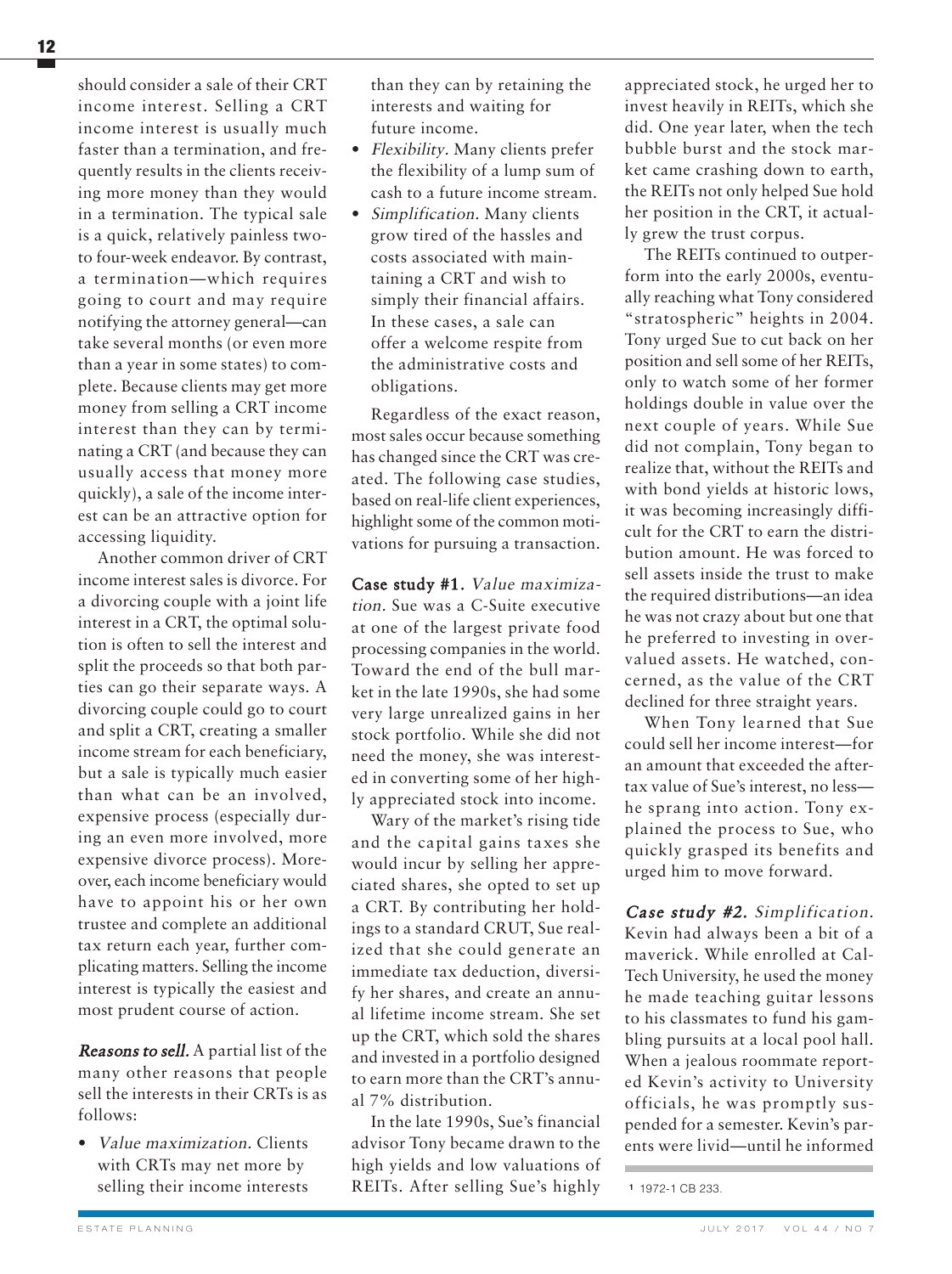**them that he had earned enough money playing pool to finance the rest of his degree (once he was allowed to return to school).**

Several years later, Kevin was sell**ing cars in Los Angeles when he decided that he wanted a career change. He became fascinated by the New York Stock Exchange after watching a documentary on the sub-** $\frac{1}{2}$  **ject**, recognizing that the same savvi**ness and calmness that had enabled him to succeed in pool halls would serve him well in floor trading. He packed his bags and headed to New York, where he was able to talk himself into a clerk position on the floor of the Exchange. Shortly thereafter, he secured a position as a trader, where he promptly made a lot of money, then lost everything he had three times. Undeterred, Kevin stuck with it. After a while, he became adept at identifying "pump-anddump" schemes. In an industry in which timing is everything, buying low and selling high came naturally to Kevin.**

**Kevin's ability to analyze the market withoutsuccumbing to the emotional pull of its "herd mentality" was well-suited to floor trading. He won more often than he lost, but every time he made money on a large**

**trade, his thoughts reverted to the several times he had "bottomed out" at the start of his career. As Kevin became older, he hedged his bets and set up a CRT with highly appreciated stock from his personal portfolio. He liked the CRT for two reasons:**

- **1. Its structure enabled him to sell the stock inside the trust and avoid a hefty capital gains tax.**
- **2. It provided him a consistent income stream for the rest of his life, a buffer that could offset the financial pain of a sudden loss of most or all of his net worth.**

**As it turned out, Kevin's paranoia was unjustified. He enjoyed a very lucrative career, retiring at the age of 52. By that point, he did not need or even want his CRT—he thought it burdensome, and he hated paying the taxes. One day, Kevin received a call from his CPA, who told him that he had mistakenly distributed capital gains to Kevin as income two years prior. According to the CPA, Kevin would have to repay the trust. One month later, Kevin'strustee announced hisretirement, sending Kevin a curt email announcing the pending termination of their relationship and pursuing a shortlist of replacement options.**

**Exasperated, Kevin began to consider other options. For someone who had spent his entire life working, he certainly did not want to spend his retirement years dealing with CRT-related headaches and paying a bunch of unnecessary taxes and fees. After learning that he could sell his CRT income interest, he opted to do so. Two weeks later, he had a lump sum of cash equivalent to the after-tax present value of his income interest in the CRT; most importantly, he was finally freed from the restrictions and hassles of the trust.**

# **CRT rollover: evolution of a planning option**

**While selling the income interest in a CRT is a great option for many clients who are dissatisfied with their trusts, it is not the best option for everyone. Some clientssimply do not need a large lump-sum payment; others might balk at paying the associated capital gains tax. Many clients like their CRTs; they just wish that they could somehow change the trust terms and conditions. Some might want to add beneficiaries to their CRTs, such as their children or spouses; others with standard CRUTs might become curious to**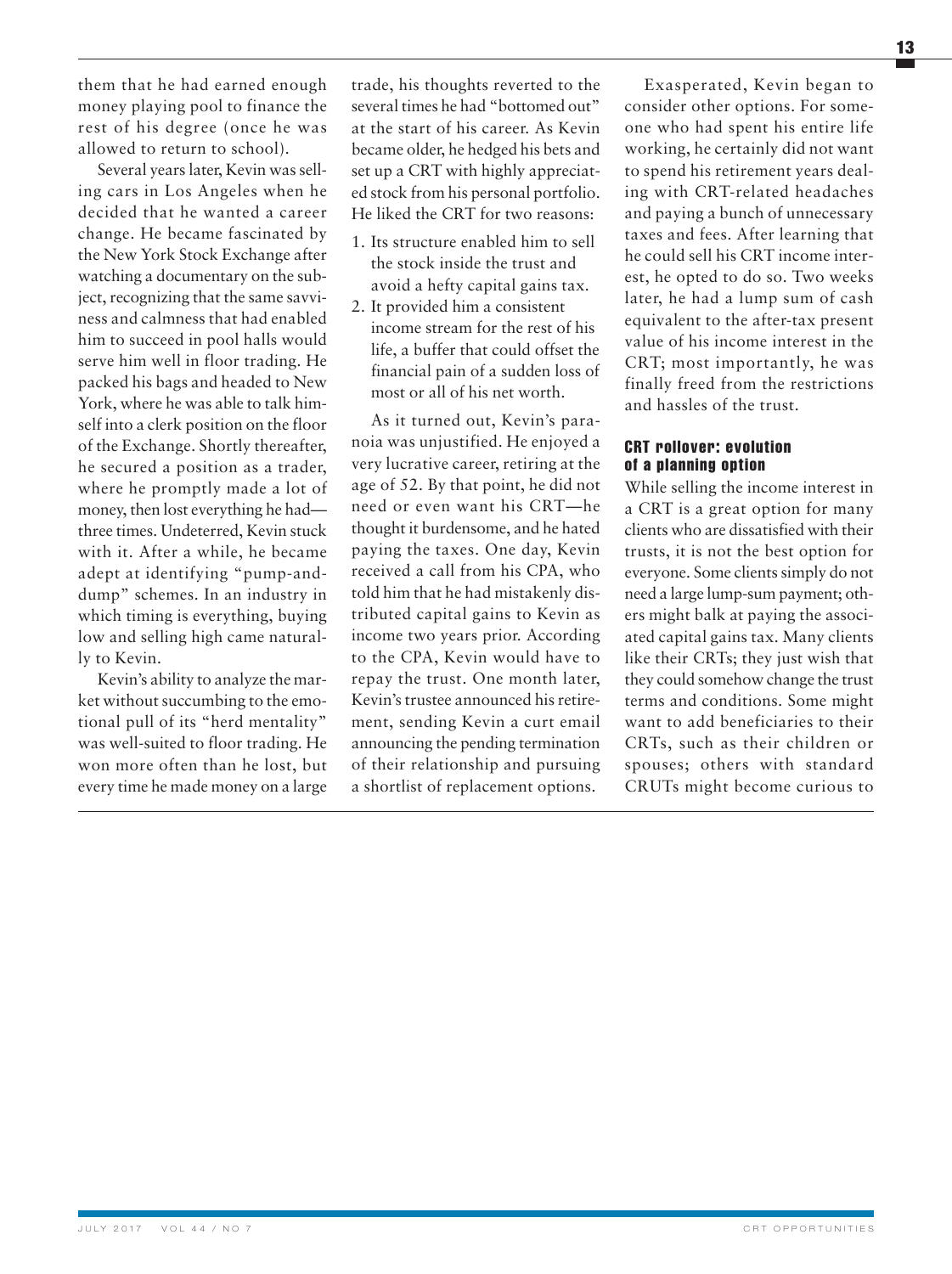**know if they can defer their distributions, either because they do not need money, dislike paying taxes on the income, or both; and still others express an interest in changing an underperforming NIMCRUT to a standard CRUT to get a larger and more consistent payout. The rollover is a way for clients with CRTs to fix these (and other) misalignments.**

**The CRT rolloveris an idealstrategy for clients who want to change something about their CRT. While the nature of a rollover can vary based on a client's situation, the process and technique are always the same—a client uses his or her ownership interest in the current CRT to form a new CRT that is better aligned to the client's situation.**

# **CRT rollover: common drivers and case studies**

**CRT clients can use a rollover to make any number of changes to their trusts. Some of the common drivers include:**

- **• Adding children as income beneficiaries.**
- **• Adding a spouse as an income beneficiary.**
- **• Deferring taxable income from a CRT.**
- **• Fixing an underperforming NIMCRUT.**
- **• Increasing total trust income.**

**The following case studies, based on real-life client experiences, highlight some of the common motivations for pursuing a rollover.**

**Case study #1. Standard CRUT to standard CRUT, add spouse as beneficiary. Six years after founding Tellabs Inc., a telecom company that would eventually grow to a \$3 billion international giant, Marty Hambel decided to pursue other interests; namely, real estate and the raising of thoroughbred racing horses. He established a CRT funded by highly appreciated**

**Tellabs stock, and listed himself and his wife Grace as income beneficiaries.**

**Nearly 20 years later, Grace passed away from cancer. While grief-stricken, Marty tried his best to move on, adhering to his daily routine and immersing himself in various pursuits. He sought the comfort of Carole, a long-time friend he had met at church. Over time, their friendship blossomed into a much stronger bond. Eventually, the two of them decided to marry.**

**Marty felt reborn after his marriage to Carole, but the passing of Grace still haunted him. He started to become increasingly concerned about what would happen to his new wife (who was several years younger) if he predeceased her. If he did, he knew that Carole would suffer a dramatic decline in living standards. As the last surviving income beneficiary, Marty understood that his CRT was set to end upon his death and pay the remaining balance to charity.**

**After consulting with an estate planner, Marty and Carole determined that their best option was to roll Marty's current CRT income interest into a new CRT and add Carole as an income beneficiary. Now, instead of ending when Marty dies, the trust is guaranteed to continue until the last of them—Marty or Carole—passes. Marty can rest assured that Carole will be cared for after he is gone, and the two of them can fully devote themselves to their new passion: cross-country RV excursions.**

**Case study #2. Standard CRUT to NIMCRUT, add children as beneficiaries and structure for deferral. By the time he was 30, Josh was the principal of a California-based commercial real estate firm that had leased and developed millions of square feet of real estate. As California grew, attracting millions of**

**new residents and businesses from across the U.S., Josh's biggest challenges became managing his company's rapid growth and juggling an expanding project portfolio. When a promising new venture materialized in the early 1980s, Josh suddenly found his resources stretched too thin. He opted to sell some vacant lots he owned to another developer so he could sharpen his focus on the most promising projects in his pipeline.**

**Josh knew that the value of the land he planned to sell had appreciated significantly since he had purchased it. Not wanting to pay a hefty capital gainstax bill,Josh decided to set up a CRT and fund it with the undeveloped land. He added his wife, Elaine, as an income beneficiary.Josh then sold the property inside the CRT, which helped him avoid the up-front capital gains tax and create a steady stream of future income.**

**Over the course of a career that spanned four decades, Josh invested in countless ventures. By the time he and Elaine approached retirement age, these ventures were producing more income than the couple knew what to do with. Not only did they not need the income from their CRT, they did not like that they were paying what was close to a 50% effective tax rate on the distributions. More importantly, their children's lives had become very complicated. One had developed a rare blood disease that required costly treatments, and another had become the mother of seven children. It was not uncommon for Josh and Elaine to use part of their annual CRT distribution to support their children and their children's families.**

**As time passed, Josh and Elaine started to become increasingly concerned about their children's wellbeing. They wanted to know if there was a way to use their CRT—which was set to expire at the last of their**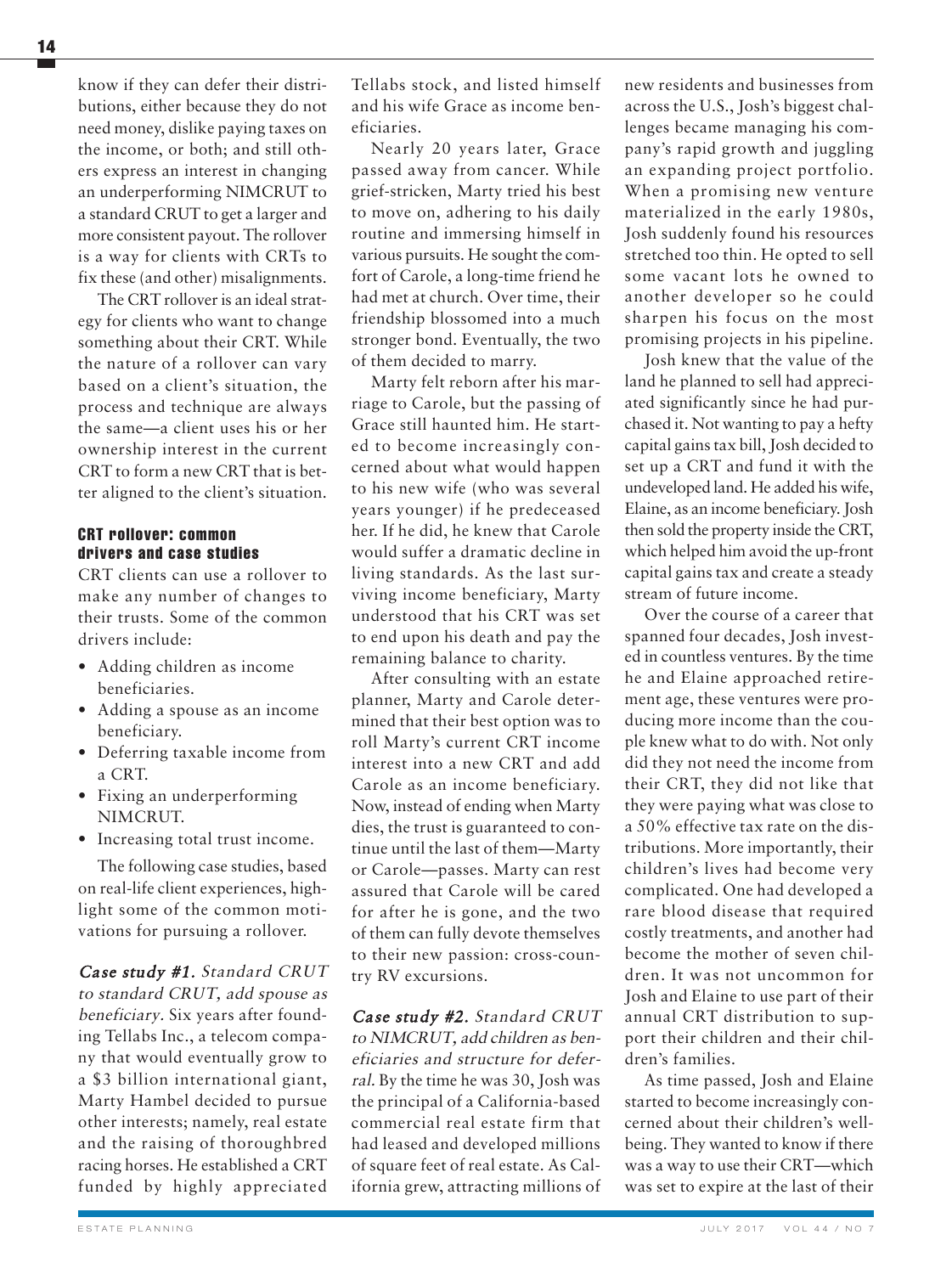# **EXHIBIT 1 Authorities Regarding Certain Aspects of CRT Transactions**

Below is a summary of the legal authorities regarding different aspects of CRT transactions.

### **Lead Interest as a Capital Asset:**

- *McAllister*, 157 F.2d 235, 35 AFTR 91 (CA-2, 1946), *cert. den.* 330 U.S. 826 (1947); Rev. Rul. 72-243, 1972-1 CB 233.
- Ltr. Rul. 200152018.
- Ltr. Rul. 200127023.

#### **Charitable Deduction:**

Conditions under which contribution of a CRT lead interest can qualify for the income tax charitable deduction under Section 170 and the gift tax charitable deduction under Section 2522:

- Rev. Rul. 86-60, 1986-1 CB 302.
- Rev. Rul. 79-295, 1979-2 CB 349.
- Ltr. Rul. 201321012.
- Ltr. Rul. 201249002.
- Ltr. Rul. 200630006.
- Ltr. Rul. 200524014.
- Ltr. Rul. 200205008.

#### **Assignment of Income Considerations:**

- *Blair*, 300 U.S. 5, 18 AFTR 1132 (1937) (distinguishing the key assignment of income authorities, such as *Lucas v. Earl*, 281 U.S. 111, 8 AFTR 10287 (1930)) and holding that the irrevocable assignment of an equitable interest in a trust is sufficient to shift the taxability of the income interest to the assignees.
- *Harrison v. Shaffner*, 312 U.S. 579, 25 AFTR 1209 (1941) (distinguishing *Blair* on the specific facts of the case).
- *Raymond*, 247 F. Supp. 2d 548 (2002) (in the context of the taxability of a contingent fee agreement).
- *Farkas*, 170 F.2d 201 (CA-5, 1948).
- *Hawaiian Trust Co., Limited v. Kanne*, 172 F. 2d 74 (CA-9, 1949).
- Rev. Rul. 55-38, 1955-1 CB 389.
- Ltr. Rul. 9031010.
- Ltr. Rul. 8932040.
- Ltr. Rul. 8650024.

#### *Palmer***-Type Issues:**

- *Palmer*, 62 TC 684 (1974), *aff'd. on other grounds* 523 F. 2d 1308, 36 AFTR2d 75-5942 (CA-8, 1975), *acq.* 1978-1 CB 2.
- Rev. Rul. 78-197, 1978-1 CB 83.
- *Rauenhorst*, 119 TC 157 (2002).
- *Blake*, 697 F.2d 473, 51 AFTR2d 83-445 (CA-2, 1982).
- Ltr. Rul. 201012050.
- Ltr. Rul. 200321010.
- Ltr. Rul. 200230004.
- Ltr. Rul. 9611047.
- Ltr. Rul. 8639046.

**deaths—to continue to benefit their children after they passed away.**

**After several conversations with their financial advisor, the couple determined that their best option was to roll their current CRT income interest into a new NIM-CRUT and add their children as contingent income beneficiaries. Now, instead of ending when Josh and Elaine pass away, their trust**

**will last for the rest of their children's lives. Although the couple had to take a slight haircut on the CRT assets, the NIMCRUT is currently enabling them to support their children when necessary and defer any taxable CRT income distributions their children do not need into the future.**

**By the end of Josh and Elaine's joint life expectancy, the value of** **the trust will be much greater than it is today. At that point, their children will be able to begin taking substantially larger income distributions than their parents ever received.**

**Case study #3. NIMCRUT to standard CRUT. Walter is the vice president of marketing of the North American division of a multina-**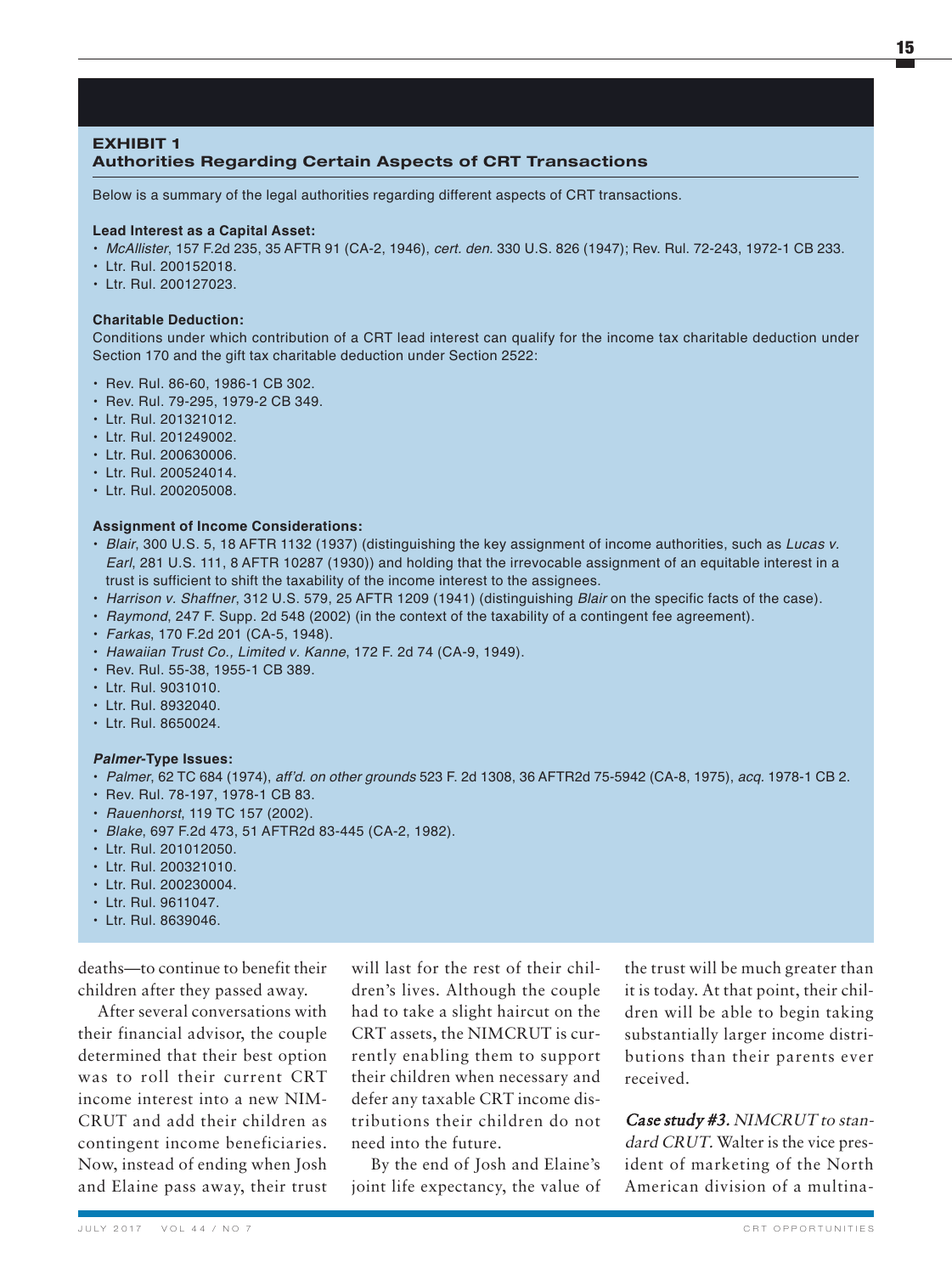**tional bank; his wife, Rhonda, is a CPA at a mid-sized firm. The two met in the early-1990s while working for a technology startup outside of San Francisco. A couple of years later, they were married with two small children. As the tech bubble developed, the young family watched the shares of their company stock skyrocket. During one particularly frenetic week, their share prices soared by over 1,000%.**

**Ever the skeptic, Walter began to sense that the entire industry had become afflicted with a speculative mania. After the company announced some modest changes to its website and its stock price doubled (again), he decided to take action. He set up a CRT, added himself and his new wife as joint income beneficiaries, put the majority of their stock inside the trust, sold the shares (deferring a huge capital gain in the process), and reinvested the proceeds in marketable securities. Six months later, the bubble burst.**

**Walter and Ronda had not owned a huge piece of the company, but they cashed out at exactly the right time. They decided to take some time off and spent six months traveling with their young daughters around Europe, South Africa, and the Far East. Eventually, they relocated to the East Coast to be closer to their families and settled into more stable careers at established firms.**

**While the couple was on strong financial footing, they were not completely immune to financial pressures. In early 2015, Walter and Rhonda's elder daughter, Christina, got engaged, and their younger daughter, Vicki, was accepted to Harvard. Walter and Rhonda were proud of their children, but they were also facing the high costs of a wedding and four years of massive tuition payments. Walter had two objectives:**

- **1. Free up cash to help pay for Christina's wedding.**
- **2. Generate more income from the CRT to pay for four years of Vicki's Harvard tuition.**

**After speaking with their estate planner, Walter and Rhonda determined that the best strategy would be to roll their current CRT into a new CRT with a higher payout rate. First, Walter received a large tax deduction in connection with the rollover, which reduced the family's taxable income. Second, even though the starting value of the new CRT was 90% of the value of the original CRT, its higher payout rate is projected to generate more income for Walter and Rhonda overthe next five to seven years. The tax deduction relieved a lot of the pressure of the cost of Christina's wedding, and the higher projected distributions should put Walter and Rhonda in a much better position to be able to afford Vicki's Harvard tuition.**

## **Answers to frequently asked questions**

**Various myths are associated with the secondary market for CRT income interests. This section highlights (and debunks) nine of the most common.**

**Answer #1. A seller of <sup>a</sup> CRT income interest pays long-term capital gains tax on the sale proceeds. Rev. Rul. 72-243 confirms that an income interest in any trust is a private capital asset, and proceeds from the sale of that interest are capital gains property in the hands of the seller. A series of letter rulings that came out in the early 2000s,<sup>3</sup> which reference the original 1972 revenue ruling as their basis, confirm the salability and tax treatment of an income interest in a CRT specifically.**

**Answer #2. A seller may have significant basis in his or her income**

**interest, saving significant tax on <sup>a</sup> sale. In January 2014, the IRS released proposed basis regulations involving sales of CRT interests. Those regulations, which were finalized without change in August 2015:**

- **1. Are limited in scope to basis issues and application of Section 1001(e)(3) and do not in any way affect the ability of an income interest holder to sell his or her interest.**
- **2. Reject a set zero-basis rule for the seller.**
- **3. Adopt a rule that the seller's basis is his or her portion of the uniform basis of the underlying assets reduced (but not below zero) by undistributed ordinary income and net capital gain in the CRT.**

**Answer #3. Selling or rolling <sup>a</sup> CRT income interest often makes sense for beneficiaries regardless of their age. While younger people do have longer life expectancies, and therefore, the value of their income interest would be greater than an older person'sinterest (all else equal), anybody can sell or roll their interest for an amount that is (typically) greater than the after-tax present value of their income stream. In other words, selling a CRT income interest almost always makes financial sense, regardless of a client's age. By that same reasoning, if a client pursues a rollover, the starting value of the new CRT will typically be greater than the value of the interest in the former CRT.**

**Answer #4. A CRT interest can usually be sold or rolled even if the CRT trust agreement contains <sup>a</sup> spendthrift clause. A spendthrift clause is**

**<sup>2</sup>** See, e.g., Ltr. Rul. 200739004.

**<sup>3</sup>** *Id.*

**<sup>4</sup>** See Blair, 300 U.S. 5, 18 AFTR 1132 (1937) and Lucas v. Earl, 281 U.S. 111, 8 AFTR 10287 (1930).